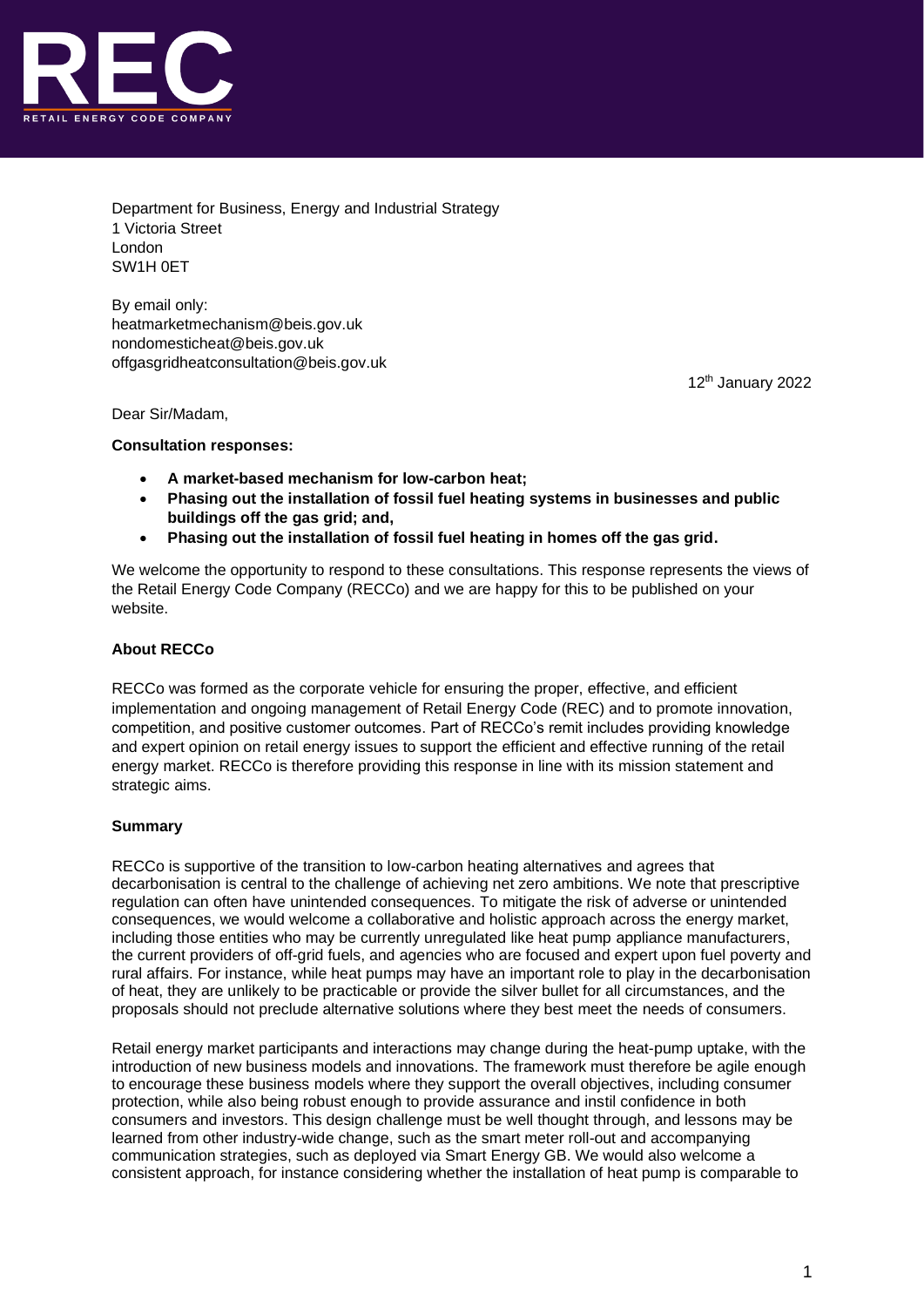

the situation of smart meter installation which led to the creation of the smart meter installation code of practice, which forms part of the gas and electricity supply conditions and is now governed as part of the REC.

Considering an approach which targets off gas grid buildings and introduces a general market-based mechanism applicable to on- and off- gas grid buildings, could provide the breadth of incentive and encouragement needed to drive heat pump uptake. However, these are not new technologies and are already in widespread use in other markets; we therefore question whether the volumes expected to be supported by the proposed government grants would deliver scale necessary to substantively reduce unit costs and make these heat pumps viable for the majority of consumers.

It is also acknowledged in the consultation that the phase out of the installation of fossil fuel heating in off gas grid homes is likely to target a certain group of customers by default of being off gas grid. These customers could arguably be seen as more likely to experience negative impacts than other customer groups, because, as the consultations state, consumers in this group are likely to include those in vulnerable situations, such as elderly. Consumer protection is needed to mitigate and reduce the risk of negative impacts. Consumers must therefore be central to the design, and where necessary, additional protections considered.

Using a market-based mechanism to drive the uptake of low-carbon heat relies on placing obligations on participants like manufacturers which have not traditionally been exposed to regulatory monitoring of sales or roll-out targets. This cultural shift may be a challenge, especially in the timescales envisaged. It is important to ensure obligated entities understand the expectations and requirements and the consequences of underperformance. Administration will be key to ensuring understanding and compliance. Existing mechanisms like codes or industry standards could be useful when considering the design and maintenance of the obligation. RECCo offers its support in this area, particularly around lessons learnt from the implementation of the new retail energy code including code management services.

For completeness, please see below our response to the relevant questions for all three consultations as appendices. As highlighted in many of the responses, RECCo would like to offer support around lessons learned during the implementation and maintenance of obligations, and the lessons which can be learned via industry code governance frameworks.

We would welcome the opportunity to discuss our response with you. If you have any queries, please contact Jenny Smith [\(info@retailenergycode.co.uk\)](mailto:info@retailenergycode.co.uk) in the first instance.

Kind regards,

Jon Dixon

## **Director, Strategy and Development**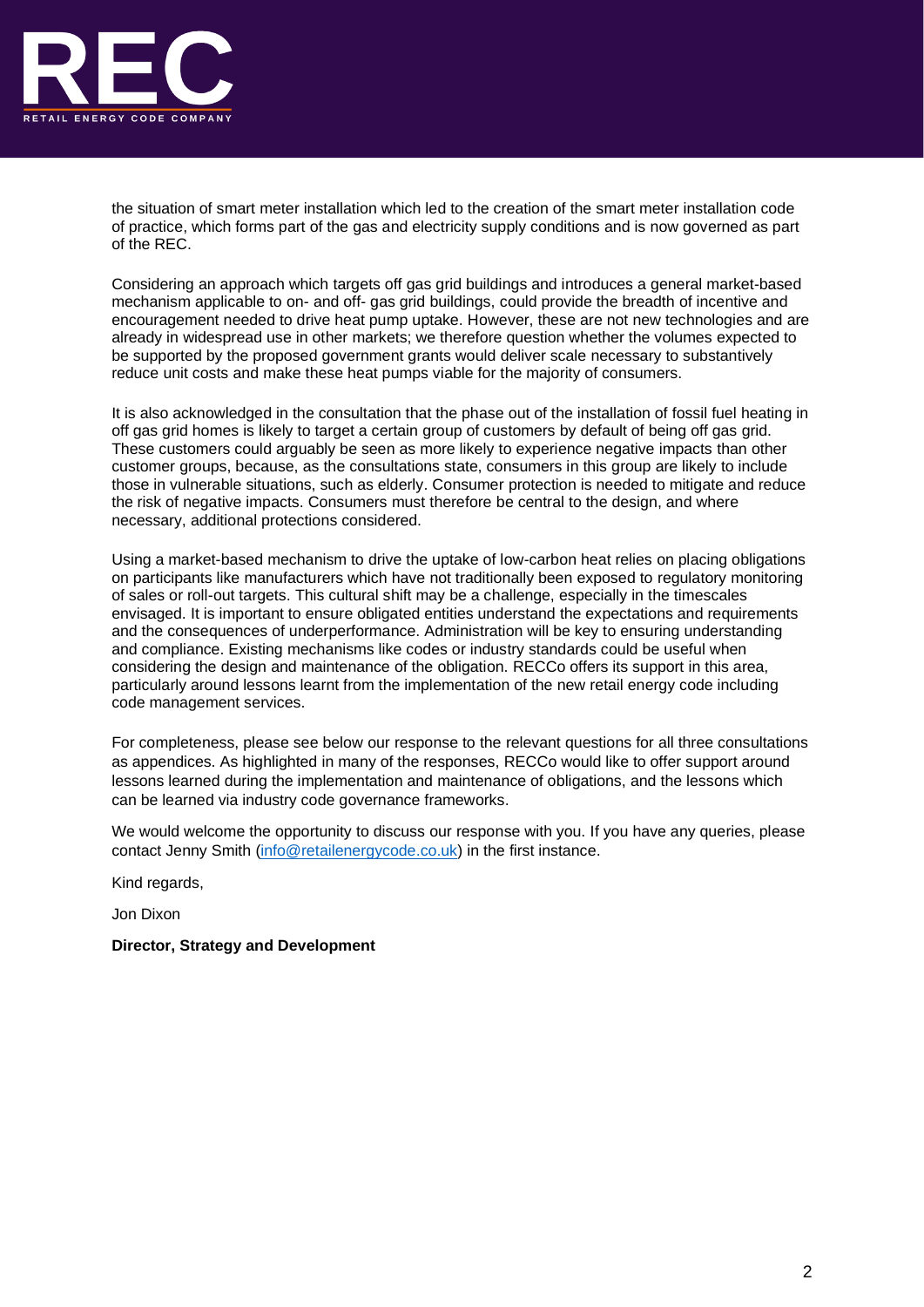

## **Appendix 1: A market-based mechanism for low-carbon heat**

In the following section, we provide a response only to the questions which we consider to be relevant to the us and the REC.

## *Q2. Do you have comments on how the market would be likely to evolve once this obligation was in place? For instance, do you envisage that it would be most likely to lead to growth in certain business models or consumer propositions?*

We believe there are two key considerations to ensuring the market can evolve under new obligations; the framework must be sufficiently broad and flexible to capture current and future market participants; and it must remain agile as the market develops.

Implementing new obligations will require significant consideration, particularly around the instigation of a regulatory framework, and the incentives and behaviours that the regulatory framework drives over the longer term. Bringing obligated parties up to speed with the requirements and expectations will likely involve a significant cultural shift. This is particularly the case for appliance manufacturers who may import to the UK who may have not been exposed to the UK regulatory framework before. Aspects such as performance assurance and penalties of underperformance or breaches of obligations must be well understood by obligated parties to ensure the right behaviour is encouraged.

It is likely that new business models and consumer propositions will be developed in response to the obligation. Therefore, the drafting of the obligation requires input from various stakeholders to reduce the risk of unintended consequences, and ensure the desired behaviour is incentivised. This includes taking a holistic approach and appreciation of interlinking regulation and incentives, for example, under the Energy Company Obligation (ECO) which is designed to help reduce carbon emissions by requiring energy suppliers to install energy efficiency and heating measures.

Obliging unregulated entities to comply with potentially mandatory minimum sales targets, and/or 'pooling' between organisations, or potential introduction of a certification or standard, could be complex to implement and monitor. It also risks the creation of perverse incentives, driving the installation of heat pumps in preference to other technologies which may be better suited to the particular property and/or circumstances. However, existing mechanisms such as industry codes which could provide a starting point for governance structures, especially where interaction between market participants would be needed, e.g. in a pooling mechanism. The Retail Energy Code (REC) is one such industry code which is designed with the consumer at its core and regulates many consumer interactions within the scope of the retail energy market.

Given the similarities between the retail energy market and the proposal for the industry-led heat pump installation, which also relies on consumer engagement, support, and protection, there may be merit in considering the REC as a governance vehicle for the delivery of the policy.

To ensure the market can evolve, policy makers should seek to move away from the approach of likefor-like replacement of heating, which assumes that a gas boiler will be replaced by a hydrogen or air source heat pump. True evolution will need energy to be seen as a service rather than a commodity, where a holistic approach is taken to meet all the energy requirements in a home or building.

Increasing options of how energy is sourced and supplied and therefore consumed means a potential increase in parties that consumers must interact with. In future, a consumer may have a heating supplier, an electricity supplier for the home and another for charging their electric vehicle. The various touchpoints may introduce the need for the management of home energy that is not measured in usage per kilowatt hour, but a fee for the various energy uses. Future business models need to be imagined in a way that not only allows increased use of low carbon energies, but also how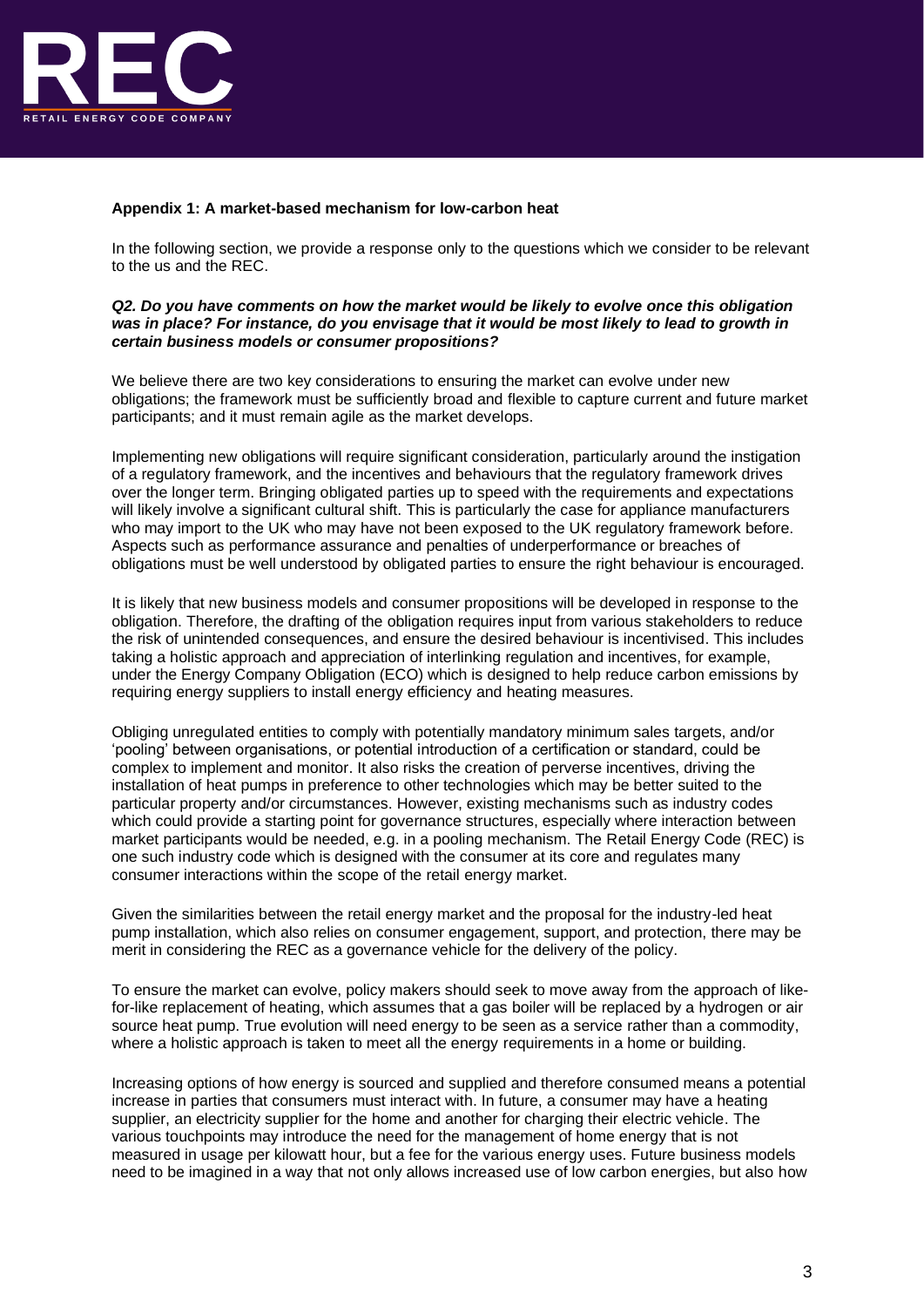

lifestyles and consumer choice will impact how energy is consumed. Therefore, obligations need to be flexible and agile to ensure that innovation is not stifled.

## *Q4. Do you have views on how future financial support to the heat pump market, such as financial support for certain heat pump consumers, might work most effectively alongside this market-based mechanism, and how reliance on such support can be reduced over time?*

There are many energy industry policies and schemes which are worth review when considering the financial support to the heat pump market, from Green Deal, to ECO, to the Renewable Heat Incentive. Lessons can be learnt about the design of the scheme including the infrastructure and governance mechanisms. Please see the response to appendix 2, question 8 for more detail.

It is important to undertake a holistic review when critically assessing the policies and schemes, as interactions with existing schemes could either promote or discourage the intended behaviour. For example, should financial support be available for certain heat pump consumers under a new discrete incentive, consideration should be given to how that interacts with the Clean Heat Grant or Home Upgrade Grant which also could allow for funding of a heat pump.

While providing grants or other financial support could go some way in encouraging uptake, especially in the short term, financial sustainability must be considered. Bundled services in the retail energy market, such as heat pump plus tariff contract for supply of energy, could be the kind of innovation and new business model which allows for sustainable investment.

The current regulatory framework does not encourage this type of business set up, as the traditional tariff structure and rules were designed around a licensed energy supplier with a regulated and scoped role to play in the retail energy market, supplying gas and/or electricity to a premises. In the context of heat pumps, this structure should be critically analysed to understand the barriers or challenges faced by retail energy market participants, like suppliers, in offering innovative solutions. RECCo would like to offer its support in this area.

The cost of switching to low carbon heating will no doubt be more affordable to some consumers than others. Any subsidies or grants schemes need to consider how those who are unable to fund the shortfall or difference in price are not left behind. Full cost grants or other such low-cost options need to be available to those who would not otherwise be able to engage with low carbon heating. The upfront costs may prove prohibitive and therefore deter consumers who are most in need of more efficient, low cost and low carbon heating options. A means tested approach, which is tapered so that those on the lowest incomes receive the most support, may better serve those who are most in need of financial support. This may be preferrable to a flat rate for all consumers.

## *Q5. Do you have views on the alternative 'supplier obligation' proposal? If the government were to pursue this approach, what design considerations would help to make it work best for the energy retail market and for consumers?*

Under both proposals, lessons should be drawn from the ECO policy as there are similarities between the proposals and ECO. For example, obliging the installation of a minimum number of measures, whether that is heat pumps or in the case of ECO, energy efficiency measures, there are lessons which can be learnt and applied in the development of these new proposals.

Consideration should be given to consumer outcomes, and how consumers would be protected throughout the journey from contract agreement, to installation, and post-installation maintenance arrangements. Performance assurance, certification, or applying a certified standard may also be worth considering, to ensure a minimum level of quality and service.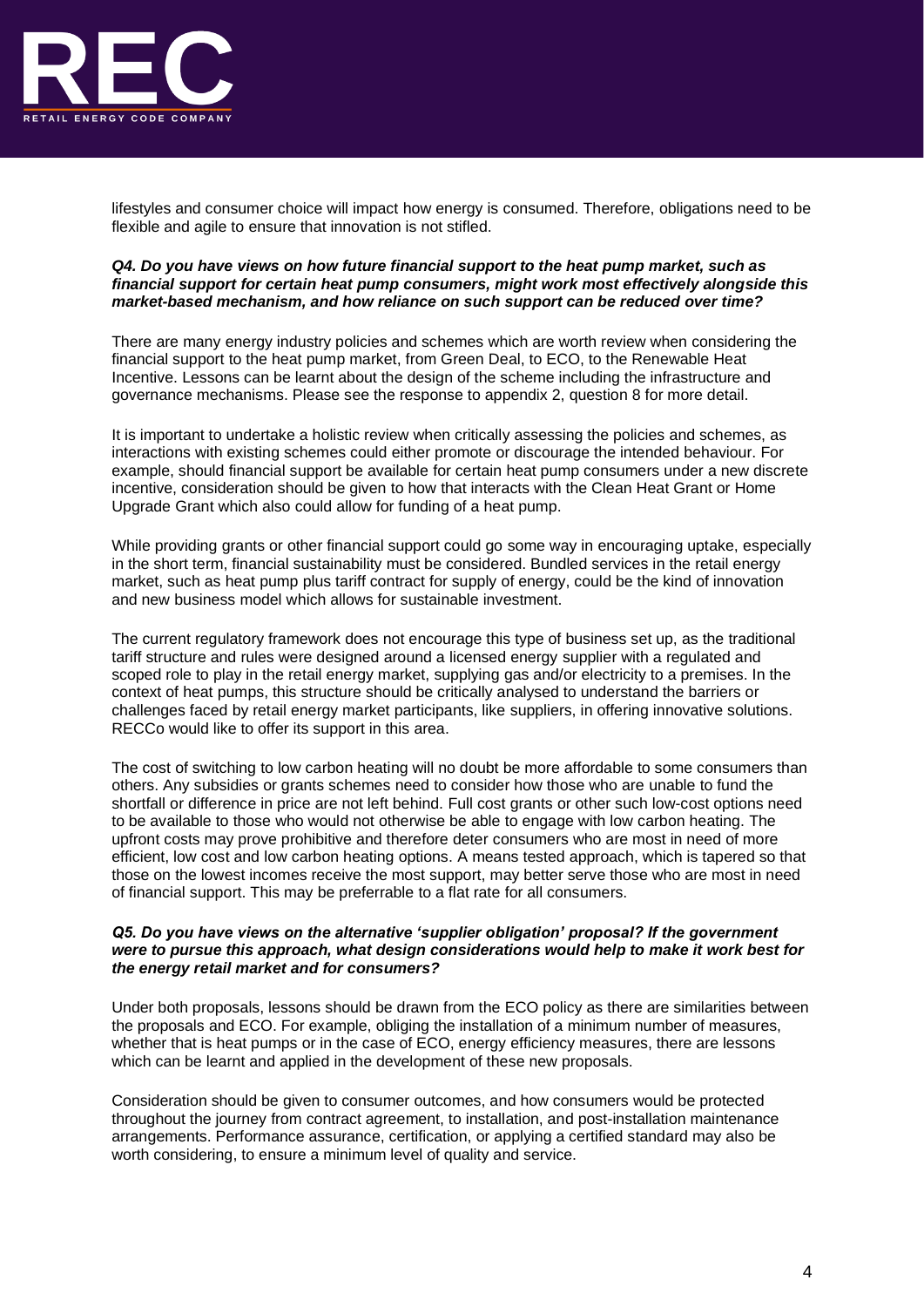

These concepts already exist for many energy suppliers, and as energy supply is a regulated, licensed activity, it could be arguably easier to oblige suppliers, rather than create obligations for nonlicensed manufacturers.

If the 'supplier obligation' proposal was pursued, there may be merit in embedding this within existing obligations, like ECO, and/or using the existing governance structures like that provided by energy codes to manage the maintenance of the policy. More generally, the current energy crisis is likely to require a fundamental review of the retail proposition. The past emphasis on price-based competition and volumes of switching between suppliers is unlikely to deliver the relationships or certainty of returns that will be required for suppliers to make the level of investment required to absorb the initial cost of heat pump installation. If these costs are to be amortised over a number of years and recovered through standard electricity billing, the supply licence conditions will need to be modified in order to reflect that sort of long-term commitment on the part of both supplier and consumer, or to ensure that any tariffs which may be designed to facilitate such investment are interchangeable upon a subsequent switch.

#### *Q19. Do you support the proposal to incentivise the installation of low-carbon heating systems that replace fossil fuel heating systems more strongly than those that do not? Yes/no. If yes, do you have comments on how this could work most effectively? And;*

*Q20. Do you support the proposal to incentivise the installation of low-carbon heating systems that replace more carbon-intense fossil fuel systems more strongly than others? Yes/no. If yes, do you have comments on how this could work most effectively?*

In general, RECCo is supportive of the transition to low-carbon heating alternatives. From a market design perspective, to create a sustainable transition, incentives and protections are needed.

Consumers should feel incentivised to seek out or agree to the installation of low-carbon heating systems; installers should be sufficiently incentivised to install and maintain low-carbon heating systems both short and longer term; and there must be sufficient supply. Supply largely stems from investor confidence, which is built upon a strong and sustainable economic case to invest, largely driven by long term policy intention.

To address these challenges, consumer protections must be robust, and there must be an economic case for the consumer, installer, and manufacturer, in delivering low-carbon heating. Financial grants, or other mechanisms like loans may be worth considering until the point where economies of scale bring down the cost of the product and the installation and maintenance. Starting with non-domestic installation may be a viable option to begin the journey toward a larger scale roll out.

There may also be merit in considering the role of the retail energy market participants, like suppliers, in encouraging uptake. Suppliers often have close interaction with consumers, and already offer energy efficiency advice. Suppliers also offer tariffs and contracts for gas and/or electricity across domestic and non-domestic premises. There may be opportunities for suppliers to encourage engagement and innovate by offering bundled services. A pre-requisite to this, however, is the regulatory backdrop which must allow and support such innovation.

When considering the concept of a large scale roll out, there are likely lessons to be learned from the smart meter roll out, and perhaps from other industries. Critically assessing the approach and applying the lessons learned across the regulatory design, consumer protection and engagement, and the wider implications on the market, could be beneficial. We also consider that the incentives could appropriately be targeted towards those consumers who would benefit most from the support. At present, the avoidable funds are likely to be utilised by consumers who are sufficiently wellinformed of the government's proposals and able to provide their own side of the funding requirements, rather than those in most need of the support. We consider that greater benefit could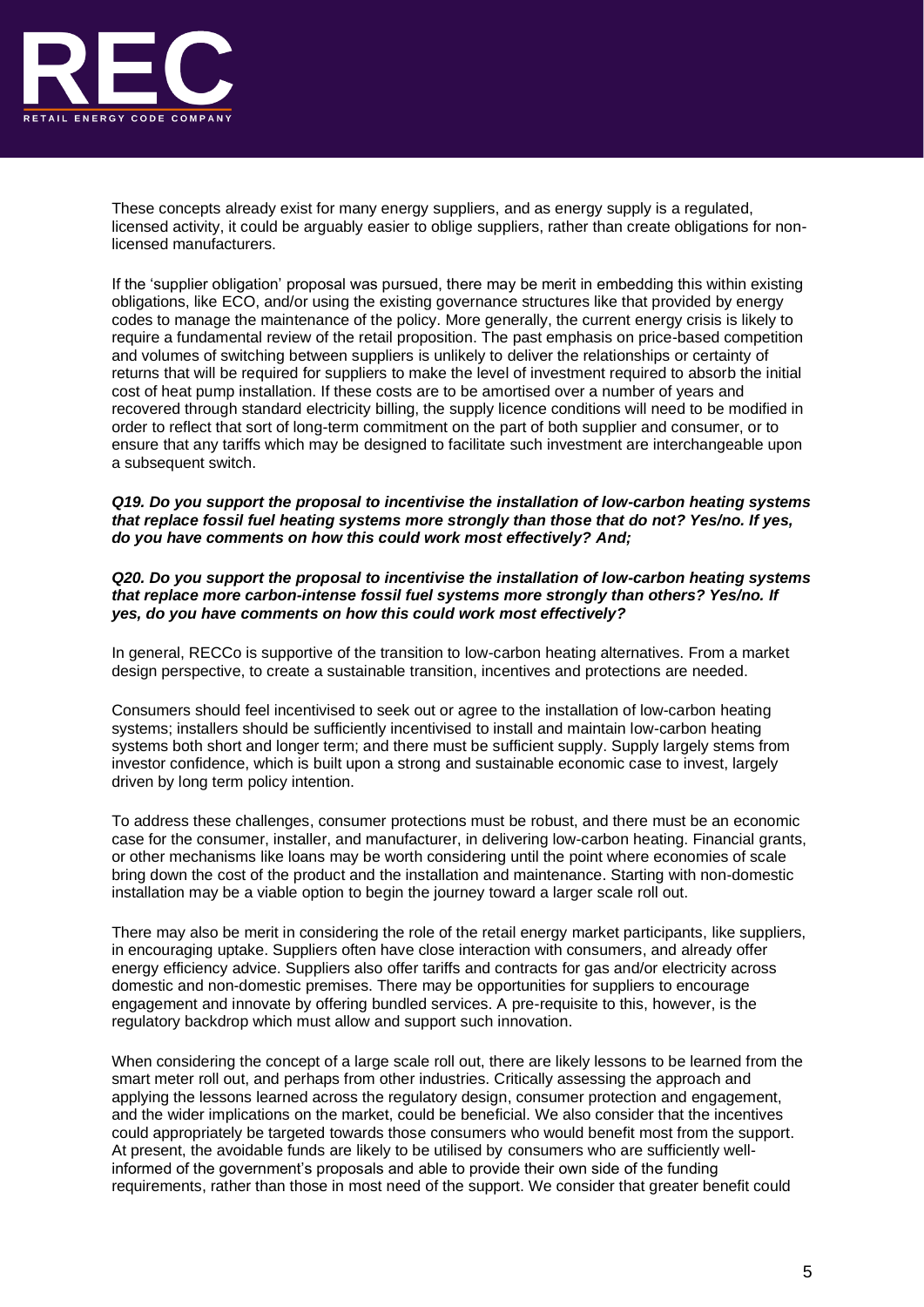

be leveraged if the incentives were aligned with a coordinated programme to improve low efficiency housing stock rather than on a first come first served basis.

### *Q26. Do you have views on options for, or considerations related to, the delivery and administration of the proposals set out in this consultation and/or to the role of an administrator? Please provide reasoning to support your response.*

The delivery of the proposals could be complex to implement and deliver on a longer-term basis. In particular:

- obliging previously unregulated entities to comply with potentially mandatory minimum sales targets, and/or 'pooling' between organisations, or potential introduction of a certification or standard, could be complex to implement and monitor;
- alongside this, there would be a need for ongoing maintenance of any obligation to ensure performance continues as intended; and
- it is important that obligations remain agile enough to support and encourage innovation, while also protecting consumers.

An administration function is a tried and tested method of achieving these competing complexities. It can also be a method of ensuring the effective management of ongoing regulatory reporting and analysis.

As indicated above, existing mechanisms like industry codes, such as the REC could provide a starting point for governance and administration structures.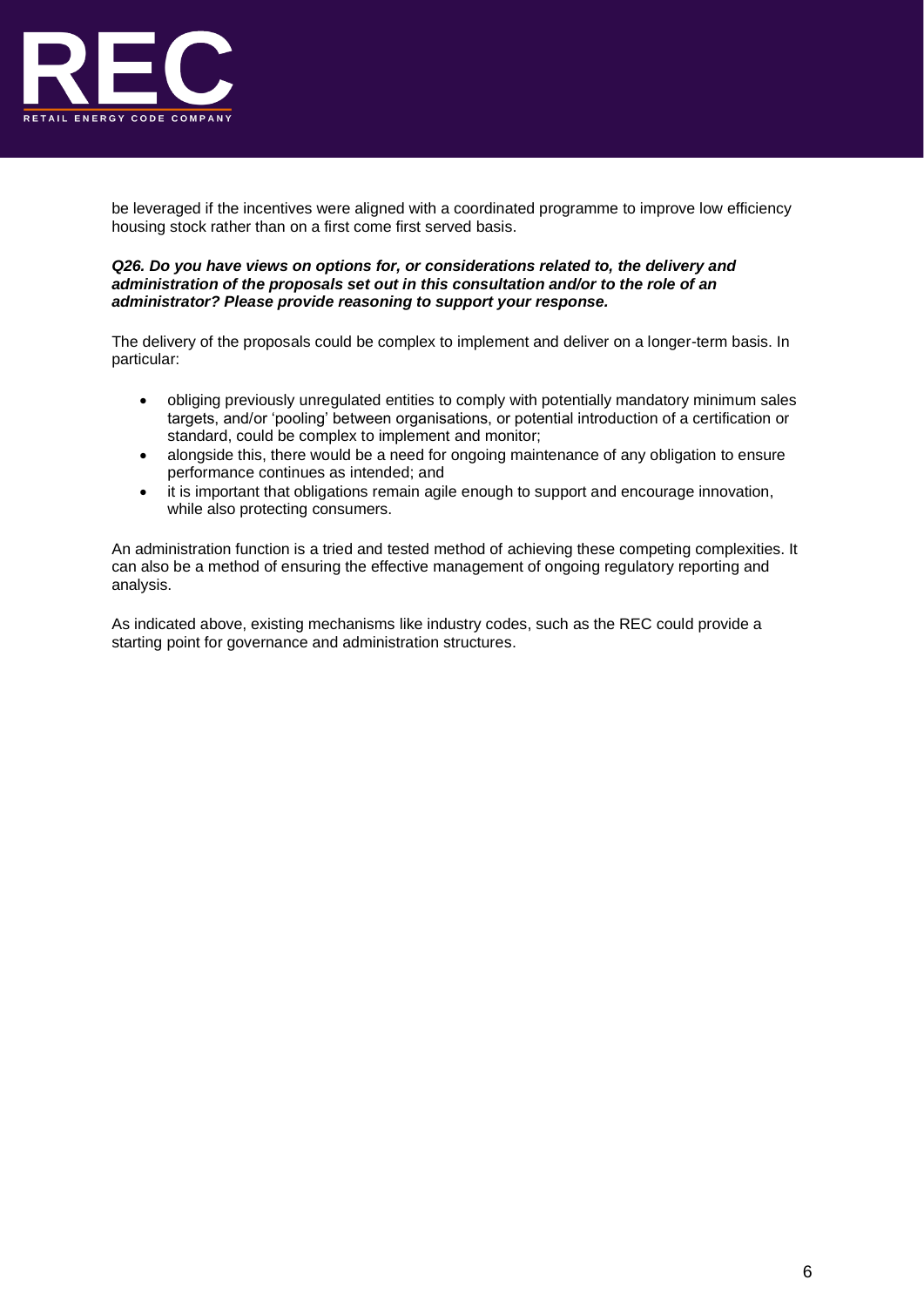

# **Appendix 2: Phasing out the installation of fossil fuel heating in homes off the gas grid**

In the following section, RECCo provides a response only to relevant questions.

#### *Q2. Would a 2026 end date for the installation of fossil fuel heating in homes off the gas grid give industry and consumers sufficient time to prepare for the regulations? Please provide evidence to support your response.*

There are many different objectives which must be sufficiently fulfilled before the transition to lowcarbon heating systems could be considered successful to the extent that no other alternatives are available. The phase out of fossil fuel heating systems in off gas grid premises is an achievable ambition. However, there are pre-requisites including:

- investor confidence providing the investment and funds for manufacturers to ensure supply of low-carbon heating systems like heat pumps;
- consumer protections to ensure that consumers are safeguarded as the transition progresses;
- affordability and financing of upfront costs to enable consumers to take up alternatives; and
- innovation and innovative business models coming to the fore to apply downward pressure on price, and increasing quality.

Before implementing the obligations – or deciding on what will be implemented and deciding the governance framework – it is difficult to accurately assess how quickly the market will respond. Instead of committing to an end date, it could be worthwhile implementing the foundations, then reviewing the end date post-implementation. Should an end date be applied, it is important to retain flexibility if the aim of making heat pumps affordable for the mass market, has not been achieved. Any shortfall between what is deemed to be affordable, and the actual price, should continue to be filled by a subsidy, with reconsideration of the wider policies and heat pump schemes to ensure the desired behaviours are being realised from the schemes.

There should be little time required for obligated parties to comply with the obligations and robust performance assurance framework once agreed and a transition period conducted. However, the price, quality, and supply of the heat pump could take time as manufacturers scale up production and consumers become more engaged, increasing demand.

## *Q4. Do you have any views on the design or content of guidance that will help households and installers determine whether it is reasonably practicable to install a heat pump? Please provide evidence to support your answer.*

There are many examples within the energy market which could be used a basis for guidance to help households and installers determine whether it is reasonably practicable to install a heat pump. A common theme of the guidance is accessibility. Using plain English, providing different website formats for view on all device types, with contact available via phone and email. Material designed to engage and drive consumer uptake is likely very different to that designed for installers to use in design and feasibility.

For example, Smart Energy GB undertake marketing campaigns to encourage consumer engagement and take up of smart meters. Lessons can be learned from their experience, and the experience of consumers of their campaigns and marketing material.

Another example is that energy suppliers are obliged to offer a smart meter to consumers directly, including follow up contact. Lessons can also be learned from suppliers' experience in undertaking this engagement, and the experiences of consumers of their engagement with their energy supplier in this context/scenario.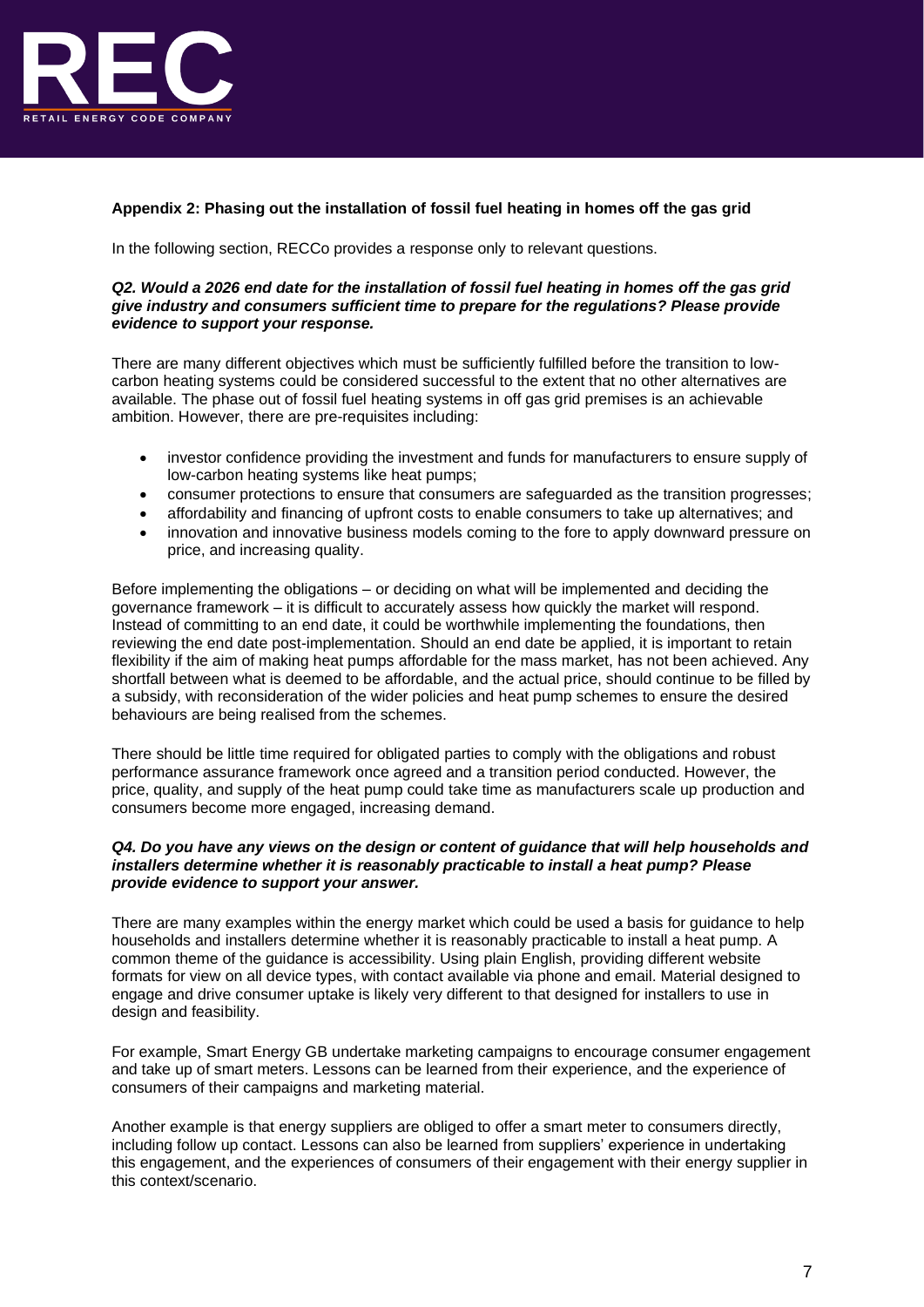

There are other examples such as the website and material produced for the microgeneration certification scheme (MCS) which certifies certain products and installers to support providing consumer confidence.

Given RECCo's scope in the retail energy market, its mission and value of consumer focus, we offer support in this area, particularly providing a sounding board in the development of consumer guidance.

*Q8. Do you have any views on the development of heating fuels and systems which will be consistent with wider government objectives on net zero emissions, environmental sustainability and air quality, and offer a secure and affordable fuel supply to consumers, from 2026? Please provide evidence to support your answer.*

The development of heating fuels and systems requires a holistic approach across the energy landscape. Collaborating with stakeholders from the energy industry including consumers and installers is likely to reduce the risks of unintended consequential impacts.

As mentioned in previous responses to this set of three consultations, lessons can be learned from industry-wide change, such as the smart meter roll out. From the consumer engagement strategy led by Smart Energy GB to the smart meter installation code of practice, there are existing mechanisms and deliverables which can be assessed to ensure that the lessons are applied to the potential scale up of heat pumps.

Affordability and consumer protection are areas which should be explicitly considered in the development of this policy. Off gas grid homes are likely, by default, target certain consumer groups. New innovative business models like smart enabled heating systems or bundled services to address financial barriers, could come about and may resolve some of the challenges. However, the governance and regulation of this is key.

Consumer protection must be robust to ensure that consumers gain confidence in heat pumps, from installation and maintenance to the enduring costs or contractual agreements with parties. Without sufficient consumer protection, there is likely to be a lack of confidence, which in turn may impact uptake and therefore the success of the heat pump policy.

Financial barriers must also be addressed to ensure that heat pumps are affordable, both in terms of initial upfront investment, but also in their maintenance and other enduring costs like bundled service contractual arrangements. Ensuring financial sustainability is vital to the long-term success of the policy.

An agile and scalable solution to manage the financial aspects of the policy could be used. Ideally, the associated infrastructure costs would be proportionate to the usage of the system so that the infrastructure does not require significant upfront investment. Cost increases would ideally be linked to the usage as it occurs, with cost increases getting marginally smaller over time, as the system is used more, along the principle of economies of scale. Moving away from large, centralised systems is likely to be required to achieve this. Lessons can likely be learned from energy policy such as the Green Deal and its associated infrastructure. The core of the Green Deal Central Charge database remains and could be repurposed, or aspects extracted to help create a system which is more suitable for a new scheme in line with the principles described. The benefit of this includes the reuse of existing infrastructure, which is likely far more cost effective than creating a new system.

## *Q11. Do you have any views on how best to ensure compliance with the proposed regulations laid out through this consultation? Please provide evidence to support your answer*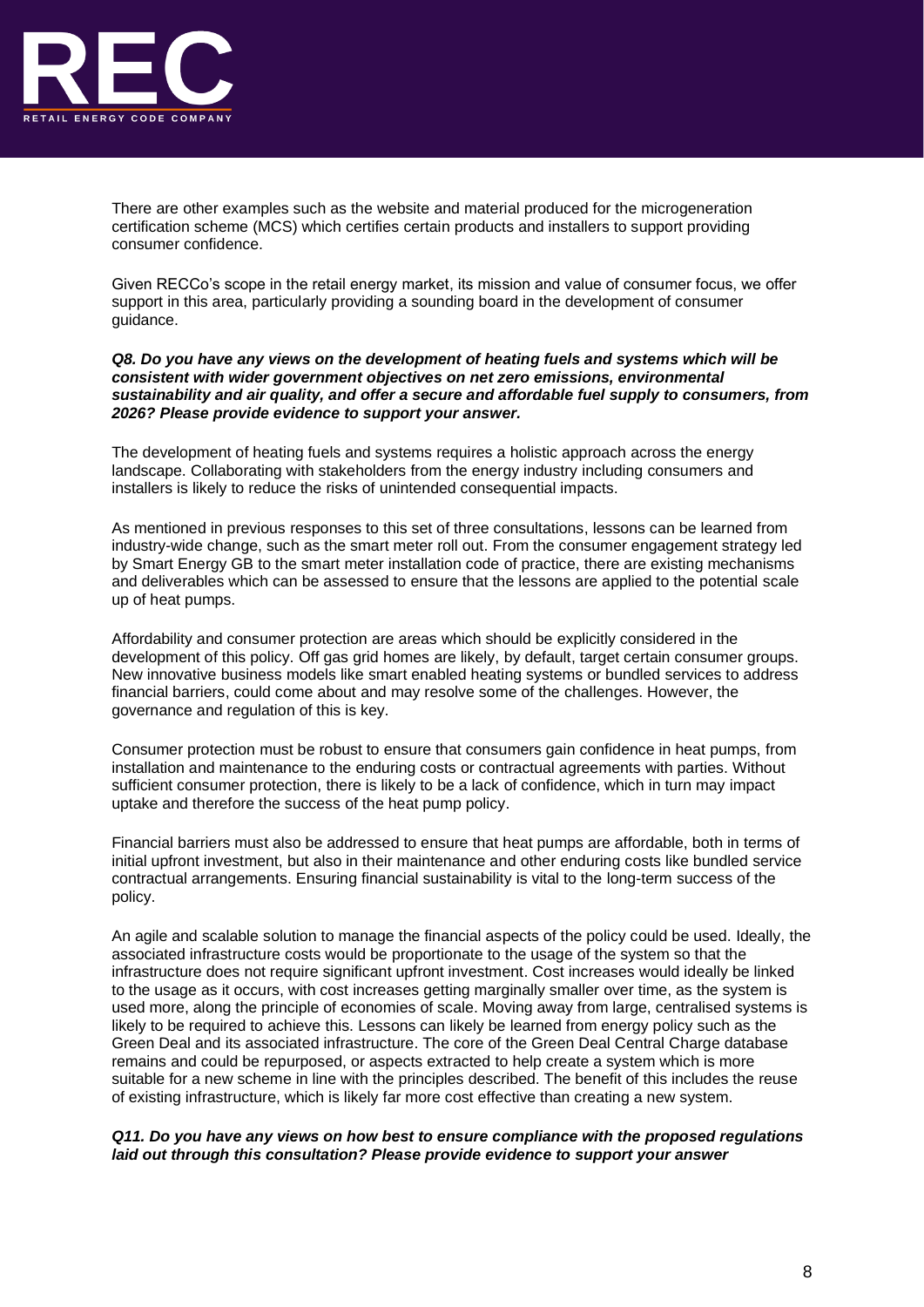

Please see our response to Question 2 in Appendix 1 above.

### *Q12. Do you have any views on what more could be done to address financial barriers to heat pump deployment? Please provide evidence to support your answer.*

Key challenges include, accessibility of premises, home ownership, eligibility criteria for funding and installation of heat pumps. Whilst these are not strictly a financial barrier to the scheme, they are indirect (potentially financial) barriers which may also require assessment alongside the funding barrier. Switching to low carbon heat sources will be more affordable for some consumers than others. We have indicated above in our response to question 4 in Appendix 1 above the financial challenges that may be faced and potential considerations to address them.

#### *Q13. Do you have any views on how we should encourage smart-enabled heating in homes off the gas grid? Please provide evidence to support your answer.*

A large part of encouraging uptake of smart-enabled heating in homes is consumer engagement, and supply of devices which consumers demand.

Additionally, there needs to be better understanding of this market segment and how those homes are currently heated so that more informed and targeted options that are most relevant to those consumers can be proposed and pursued. For example, a rural home with a small holding may run off a generator, whilst another off-grid home in a village may rely on oil central heating. Both meet the needs of the consumer as gas is simply not available. The question is, which alternative provides the same or improved heating at a reasonable cost of installation and demonstrates longer term financial and environmental benefits.

Consumers should feel incentivised to seek out or agree to the installation of low-carbon heating systems; installers should be sufficiently incentivised to install and maintain low-carbon heating systems both short and longer term; and there must be sufficient supply. Supply largely stems from investor confidence, which is built upon a strong economic case to invest, largely driven by long term policy intention.

To address these challenges, consumer protections must be robust, and there must be an economic case for the consumer, installer, and manufacturer, in delivering low-carbon heating and associated smart-enabled devices. Financial grants, or other mechanisms like loans may be worth considering until the point where economies of scale bring down the cost of the product and the installation and maintenance. Starting with non-domestic installation may be a viable option to begin the journey toward larger scale roll out.

There may also be merit in considering the role of the retail energy market participants, like suppliers, in encouraging uptake. Suppliers often have close interaction with consumers, and already offer energy efficiency advice. Suppliers also offer tariffs and contracts for gas and/or electricity across domestic and non-domestic premises. There may be opportunities for suppliers to encourage engagement and innovate by offering bundled services. A pre-requisite to this, however, is the regulatory backdrop which must allow and support such innovation.

#### *Q14. Do you have any views on what more could be done to galvanise supply chains for low carbon heating? Please provide evidence to support your answer.*

As per Question 13, the regulatory backdrop must allow and encourage innovation and innovative business models. Supply chains are likely to respond to (potential) demand when there is sufficient investor confidence that the product(s) and service(s) are certainly going to scale up. Part of this includes providing certainty through robust regulation, and partly allowing market participants the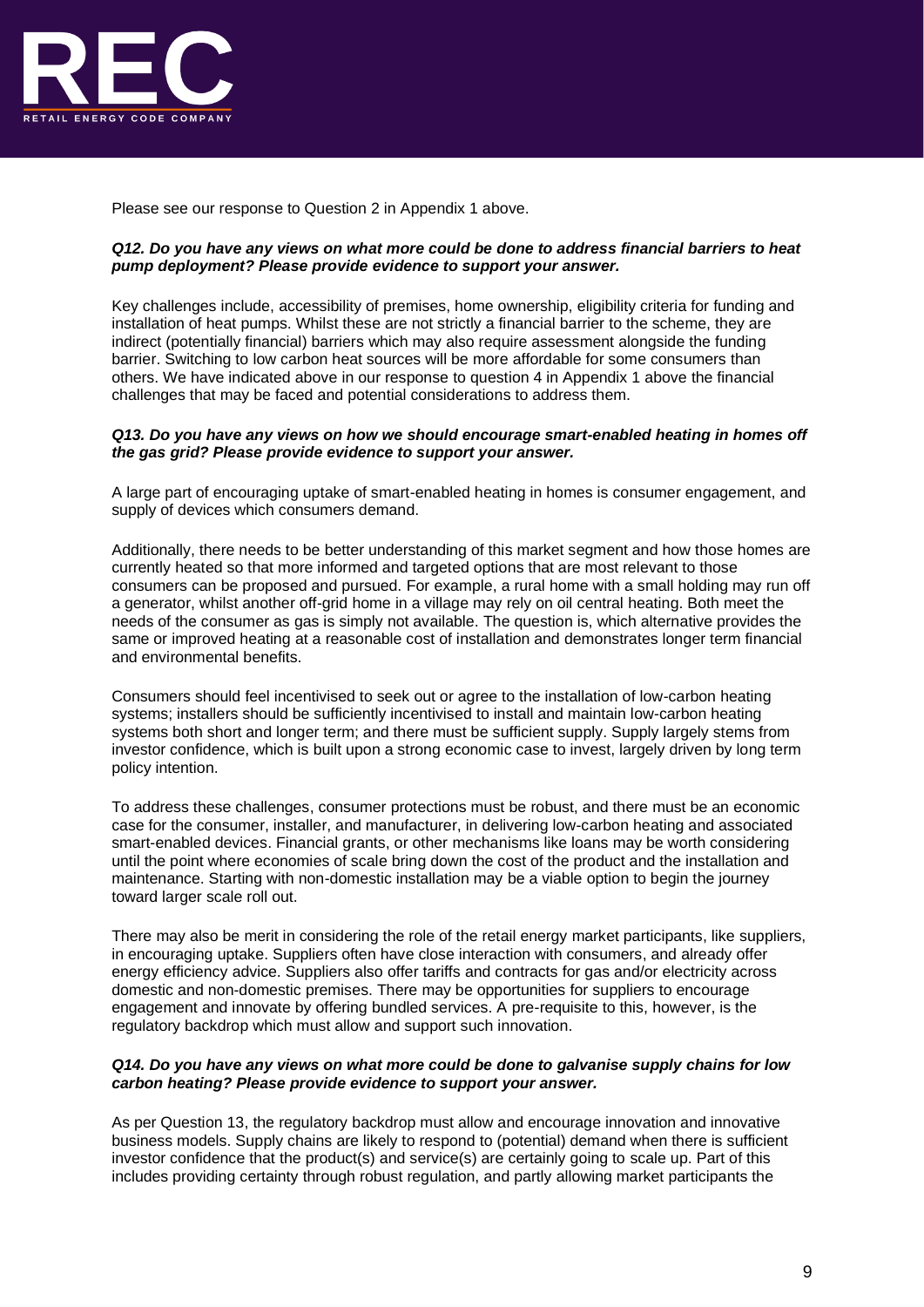

agility to innovate. Consumer protection, however, is vital to ensure that consumers are confident and protected when engaging in the market.

## *16. Do you have any views on what more could be done to ensure households, and communities, affected by our proposals experience a smooth transition to clean heat? Please provide evidence to support your answer.*

It is important that the consumer groups are represented in the scheme design. There are existing consumer group representative organisations which can help facilitate this representation. These proposals rely on consumer confidence and willingness to engage in heat pump uptake. As such, there must be engagement to bring consumers on the journey.

Lessons can also be learned from other industry-wide roll outs.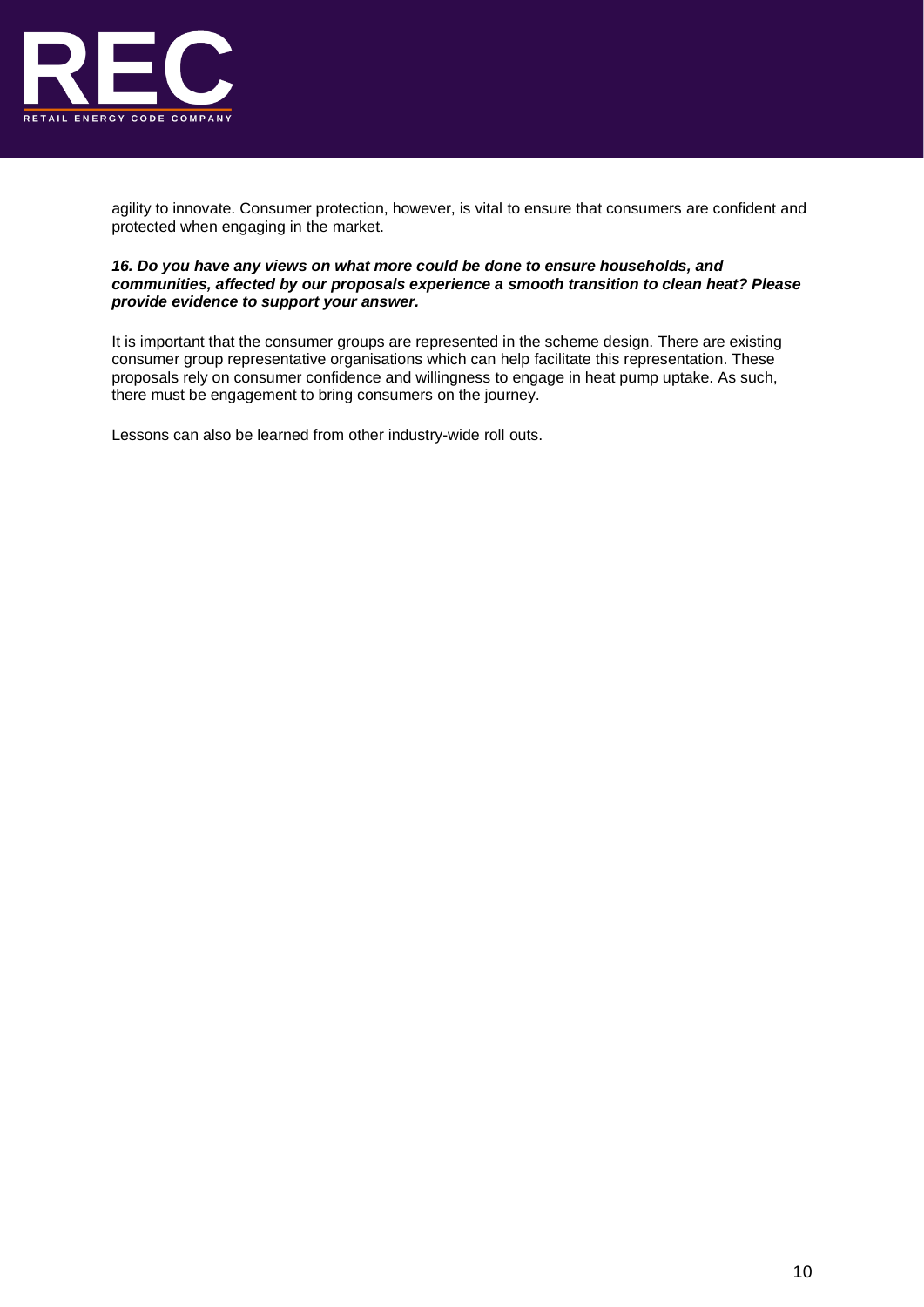

## **Appendix 3: Phasing out the installation of fossil fuel heating systems in businesses and public buildings off the gas grid**

In the following section, RECCo provides a response only to relevant questions.

## *Q1. Do you agree with the principle of using the natural replacement cycle to phase out the installation of fossil fuel heating systems in non-domestic buildings off the gas grid? Yes/No. Please explain your response.*

Using the natural replacement cycle is likely to reduce the costs associated with the uptake of heat pumps, and ensure the life span of existing heating systems, making the most of the life of the assets.

Given off gas grid properties may be in clusters rather than sporadic, consideration should also be given to the impact of the phase out. For example, there may be economies of scale of undertaking replacement in geographical locations. However, there may be different challenges with that approach. Lessons could be learned from other industry-wide roll out programmes.

### *Q2. Do the 2024 and 2026 timescales for introducing this policy provide sufficient lead in time for non-domestic off-gas grid consumers to prepare for their transition to low carbon heat? Yes/No. Please provide evidence to support your response where possible.*

There are many different objectives which must be sufficiently fulfilled before the transition to lowcarbon heating systems could be considered successful to the extent that no other alternatives are available. The phase out of fossil fuel heating systems in off gas grid premises is an achievable ambition. However, there are pre-requisites including:

- investor confidence providing the investment and funds for manufacturers to ensure supply of low-carbon heating systems like heat pumps;
- consumer protections to ensure that consumers are safeguarded as the transition progresses;
- affordability and financing of upfront costs to enable consumers to take up alternatives and
- innovation and innovative business models coming to the fore to apply downward pressure on price, and increasing quality.

Before implementing the obligations – or deciding on what will be implemented and deciding the governance framework – it is difficult to accurately assess how quickly the market will respond. Instead of committing to an end date, it could be worthwhile implementing the foundations, then reviewing the end date post-implementation. Should an end date be applied, it is important to retain flexibility if the aim of making heat pumps affordable for the mass market, has not been achieved. Any shortfall between what is deemed to be affordable, and the actual price, should continue to be filled by a subsidy, with reconsideration of the wider policies and heat pump schemes to ensure the desired behaviours are being realised from the schemes.

There should be little time required for obligated parties to comply with the obligations and robust performance assurance framework once agreed and a transition period conducted. However, the price, quality, and supply of the heat pump could take time as manufacturers scale up production and consumers become more engaged, increasing demand.

## *Q11. How do you foresee the costs associated with installing a heat pump in non-domestic buildings changing over the next 10 years? Please consider a range of system sizes in your response and provide evidence to support your answer, and*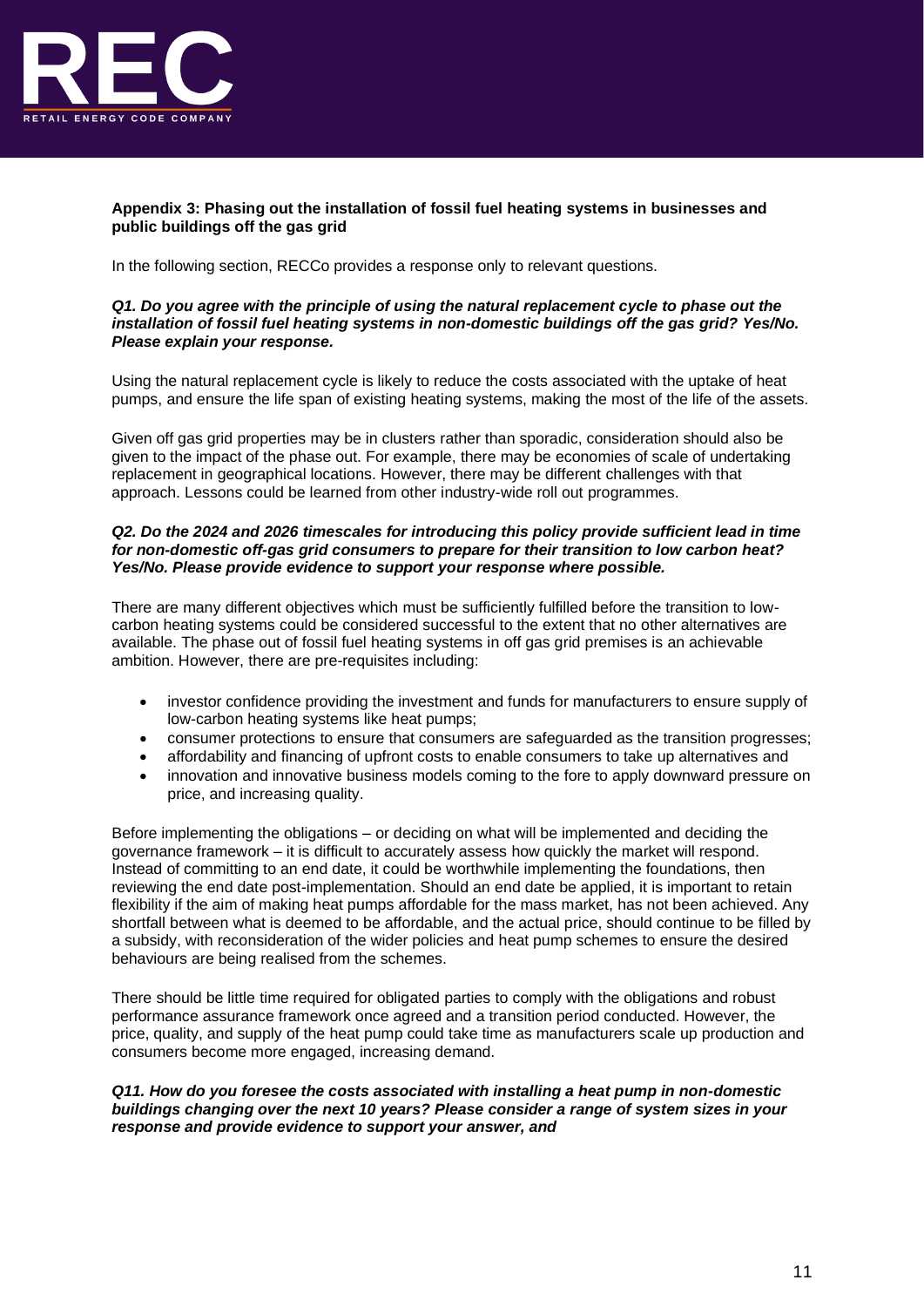

## *Q13. How can the government support cost reductions in low carbon heating technologies suitable for non-domestic buildings, particularly heat pumps? Please consider buildings of differing sizes and energy use.*

As per Question 2, there are many objectives which must be sufficiently fulfilled before the transition to low-carbon heating systems could be considered successful to the extent that no other alternatives are available. Instead of considering time, e.g. 10 years, in absolute nominal form, it may be worth considering deliverables and outcomes.

For example, investor confidence is a pre-requisite to the success of heat pump uptake. To achieve this, the regulatory backdrop must be robust to provide long-term certainty. This involves the development of the regulations in a robust governance framework with reliable administration to manage the functioning of the governance framework, including managing consumer protections.

Alongside investor confidence and consumer engagement, there will likely be innovation and innovative business models appearing. This relies on the regulatory landscape being agile enough to encourage innovation.

The combination of these factors is likely to impact the price and cost of heat pumps over the next 10 years. However, without one of these factors, e.g. if investor confidence is not sufficiently strong, it is unlikely that costs will be pushed down as low as anticipated.

## *Q15. How can we support the green finance market to develop the products and investor demand that businesses will need to fund their transition to low carbon heat?*

As per Question 2, investor confidence, both in terms of manufacturers and businesses investment into heat pumps, is a pre-requisite to the success of the heat pump uptake.

Financial barriers must also be addressed to ensure that heat pumps are affordable, both in terms of initial upfront investment, but also in their maintenance and other enduring costs like bundled service contractual arrangements. Ensuring financial sustainability is vital to the long-term success of the policy.

There are many energy industry policies and schemes which are worth review when considering the financial support to the heat pump market. From Green Deal, to ECO, to the Renewable Heat Incentive. Lessons can be learnt about the design of the scheme including the infrastructure and governance mechanisms.

It is important to undertake a holistic review when critically assessing the policies and schemes, as interactions with existing schemes could either promote or discourage the intended behaviour. For example, should financial support be available for certain heat pump consumers under a new discrete incentive, consideration should be given to how that interacts with the Clean Heat Grant or Home Upgrade Grant which also could allow for funding of a heat pump.

While providing grants or other financial support could go some way in encouraging uptake, especially in the short term, financial sustainability must be considered. Bundled services in the retail energy market, such as heat pump plus tariff contract for supply of energy, could be the kind of innovation and new business model which allows for sustainable investment.

The current regulatory framework does not encourage this type of business set up, as the traditional tariff structure and rules were designed around a licensed energy supplier with a regulated and scoped role to play in the retail energy market, supplying gas and/or electricity to a premises. In the context of heat pumps, this structure could be critically analysed to understand the barriers or